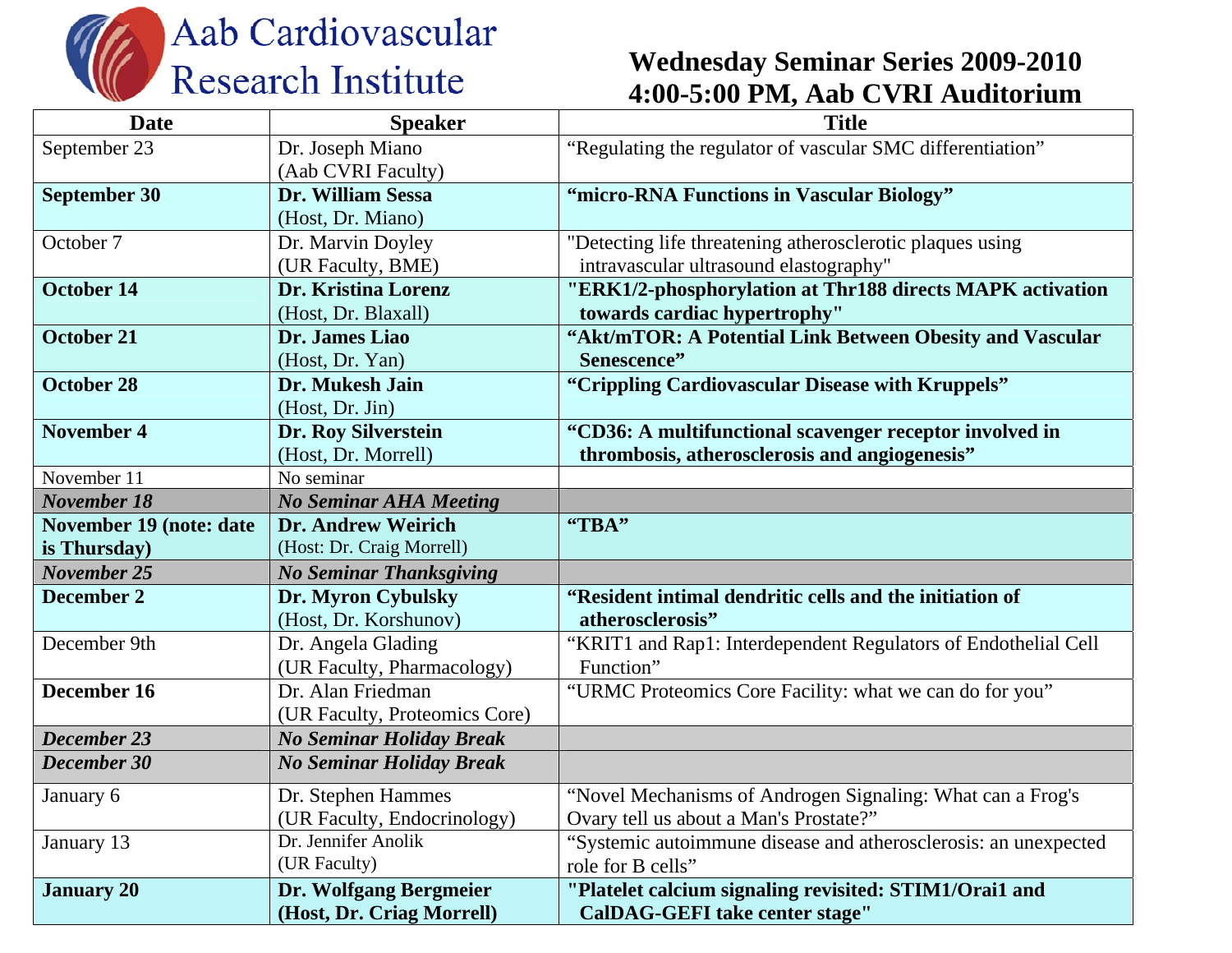| January 27                     | Prashanthi Menon (Berk Lab       | "Role of GPCR kinase interacting protein (GIT1) in bone           |
|--------------------------------|----------------------------------|-------------------------------------------------------------------|
|                                | student/postdoc)                 | homeostasis"                                                      |
| <b>February 3</b>              | No Seminar - cancelled           |                                                                   |
| February 10                    | Dr. Craig Morrell                | "Platelets: Small Cells with Big Roles in Thrombosis and Vascular |
|                                | (Aab CVRI Faculty)               | Inflammation"                                                     |
| <b>February 17</b>             | No Seminar Ash Wednesday         |                                                                   |
| <b>February 22 (note: date</b> | Dr. Junichi Sadoshima            | "TBA"                                                             |
| is Monday!)                    |                                  |                                                                   |
| <b>March 3</b>                 | Dr. Akiko Hata                   | "Micro-RNA and Smooth Muscle Cell Development"                    |
|                                | (Host, Dr. Lowenstein)           |                                                                   |
| March 10                       | Dr. Zheng-Gen Jin                | "Protein Kinase D and Histone Deactylases in Cardiovascular       |
|                                | (Aab CVRI Faculty)               | Signaling"                                                        |
| <b>March 17</b>                | <b>Dr. Richard Cohen</b>         | "Oxidant-induced protein modifications and cardiovascular         |
|                                | (Host, Dr. Pan)                  | function"                                                         |
| March 22 (Note: date is a      | <b>Dr. David Beiser</b>          | <b>TBA</b>                                                        |
| <b>Monday!)</b>                | (Faculty Candidate, ED)          |                                                                   |
| <b>March 24</b>                | <b>Dr. Aarif Khakoo</b>          | "Cardiotoxicity as a Discovery Platform"                          |
|                                | (Host, Dr. Lowenstein)           |                                                                   |
| <b>March 31</b>                | Dr. William Baldwin              | "Antibodies in Transplant Rejection: Ghosts from the past re-     |
|                                | (Host, Dr. Lowenstein)           | emerge"                                                           |
| <b>April 7th</b>               | <b>No Seminar (ATVB Meeting)</b> |                                                                   |
| April 14                       | Dr. Janet Sparks                 | "Insights into the Complexity of VLDL Metabolic Pathways"         |
|                                | (UR Faculty, Pathology)          |                                                                   |
| <b>April 21</b>                | Dr. Sami Noujaim                 | <b>TBA</b>                                                        |
|                                | (Host, Dr. Blaxall)              |                                                                   |
| April 28                       | Dr. Edward Schwarz               | "Regulation of Lymph Flow and Lymphatic Muscle in Arthritic       |
|                                |                                  | Flare"                                                            |
| May 5                          | <b>Dr. Dennis Bruemmer</b>       | "Nr4A Orphan Nuclear Receptors: Novel Transcriptional             |
|                                | (Host, Dr. Miano)                | <b>Regulators of Gene Expression in Vascular Biology"</b>         |
| May 12                         | <b>Dr. Gary Gibbons</b>          | "Vascular Biology Genomics: Potential Clinical Implications"      |
|                                | (Host, Dr. Alexis)               |                                                                   |
| May 19                         | Dr. Linda Cai                    | "New roles of nitric oxide in cardiovascular pathophysiology"     |
|                                | (Host, Dr. Yan)                  |                                                                   |
| <b>April 28</b>                | <b>Dr. Thomas Force</b>          | "Novel regulators of post-infarct left ventricular remodeling"    |
|                                | (Host, Dr. Blaxall)              |                                                                   |
| June 2                         | Dr. Ronglih Liao                 | "Cardiac regeneration: In it to WNT"                              |
|                                | (Host, Dr. Lowenstein)           |                                                                   |